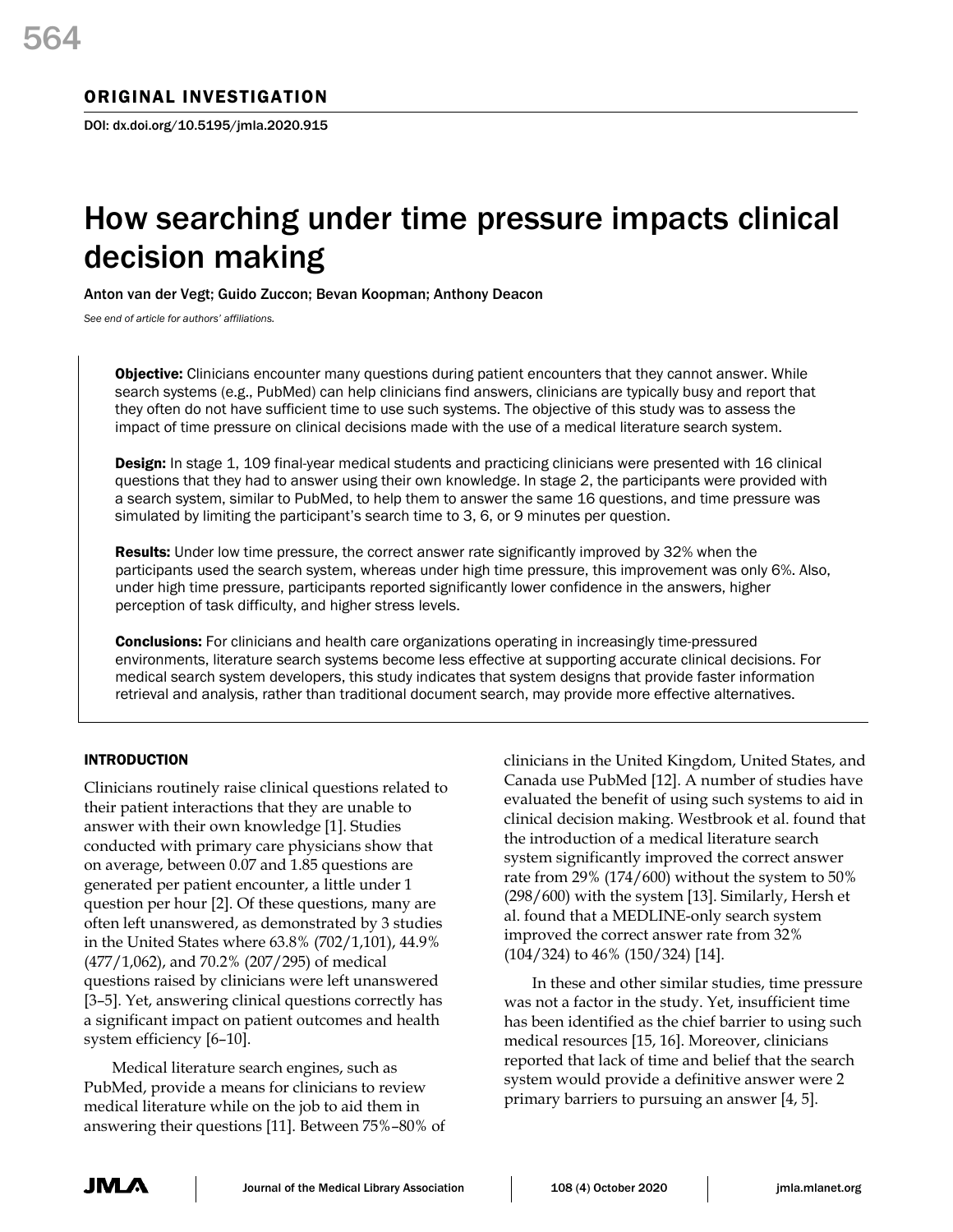Clinicians are frequently under time pressure as indicated by a range of global surveys. The average primary care consultation times range from 48 seconds to 22.5 minutes. Moreover, in 18 countries representing around half the global population—the average consultation time is less than 5 minutes [17]. Across 10 industrialized countries—including Australia, Canada, the United States, and the United Kingdom—over one-third of all primary care clinicians reported they were dissatisfied with the time they had available per patient [18]. The British Medical Association's tracker survey, which follows medical staff across the United Kingdom, shows that 68% of general practitioners and 44% of consultants now find their workload unmanageable [19].

This evidence prompts the question: how effective are medical literature search engines (e.g., PubMed) at supporting *time-pressured* clinicians in making better clinical decisions? This study aimed to address this question through the following two specific research questions (RQs):

- RQ-1: What is the impact of time pressure on clinical decision accuracy as a result of using a medical literature search system to support answering clinical questions?
- RQ-2: What is the impact of time pressure on clinicians' perception of (1) answer confidence, (2) task difficulty, and (3) time pressure–induced stress as a result of using a medical literature search system to support answering clinical questions?

Together, these research questions allowed exploration of the impact of time pressure from two perspectives: its objective impact on decision quality and its affective impact on the clinician's state of mind. Both have implications for the efficient and effective delivery of patient care.

# METHODS

The detailed study protocol was previously reported by van der Vegt et al. [20]. Several preliminary trials related to question selection and study timing were conducted with clinicians prior to finalizing the protocol to ensure that participants could successfully complete the study. Ethics approval was granted by the University Human Research Ethics Committee, Queensland University of Technology (approval number 1700000215). No external funding was used for this study.

## Study design overview

Participants were provided with sixteen clinical questions. In stage 1, participants were asked to answer the questions with their own knowledge (i.e., without any supporting evidence) (Figure 1). In stage 2, the same participants were asked to answer the same sixteen questions but were required to make use of a medical literature search system to support their decision making. In this stage, participants' search time for each question was constrained to three, six, or nine minutes to search for suitable evidence.

# **Participants**

A convenience sample of 109 final-year medical students and practicing clinicians—including nurses, general practitioners, and hospital physicians—were asked to participate. The practicing clinician participants had to be registered and residing in Australia. All participants were required to have access to a computer with Internet access. Participants were offered a small honorarium (\$50 gift card) to complete the assessment and were recruited via email and online noticeboards directed to clinical departments in hospitals, public health area networks, and medical faculties at Australian universities.

## Procedures

Participants were asked to complete a two-hour, web-based assessment of a medical literature search system called Taskiir. After voluntary consent was received, participants were sent their login details via email. In the email, participants were advised that they could perform the study in multiple sittings, within a two-week period, at times to suit them, and that they must use their laptop or computer (not iPad) to access the study on the web.

After initial login, participants were asked seven questions to capture their demographic data as well as self-reported search and medical experience. A video tutorial followed describing the study in more detail and showed participants how to use Taskiir. The tutorial emphasized that participants had to answer the question without the aid of other people or resources. Once completed, participants were shown specific instructions that again reinforced their obligation to perform the test alone.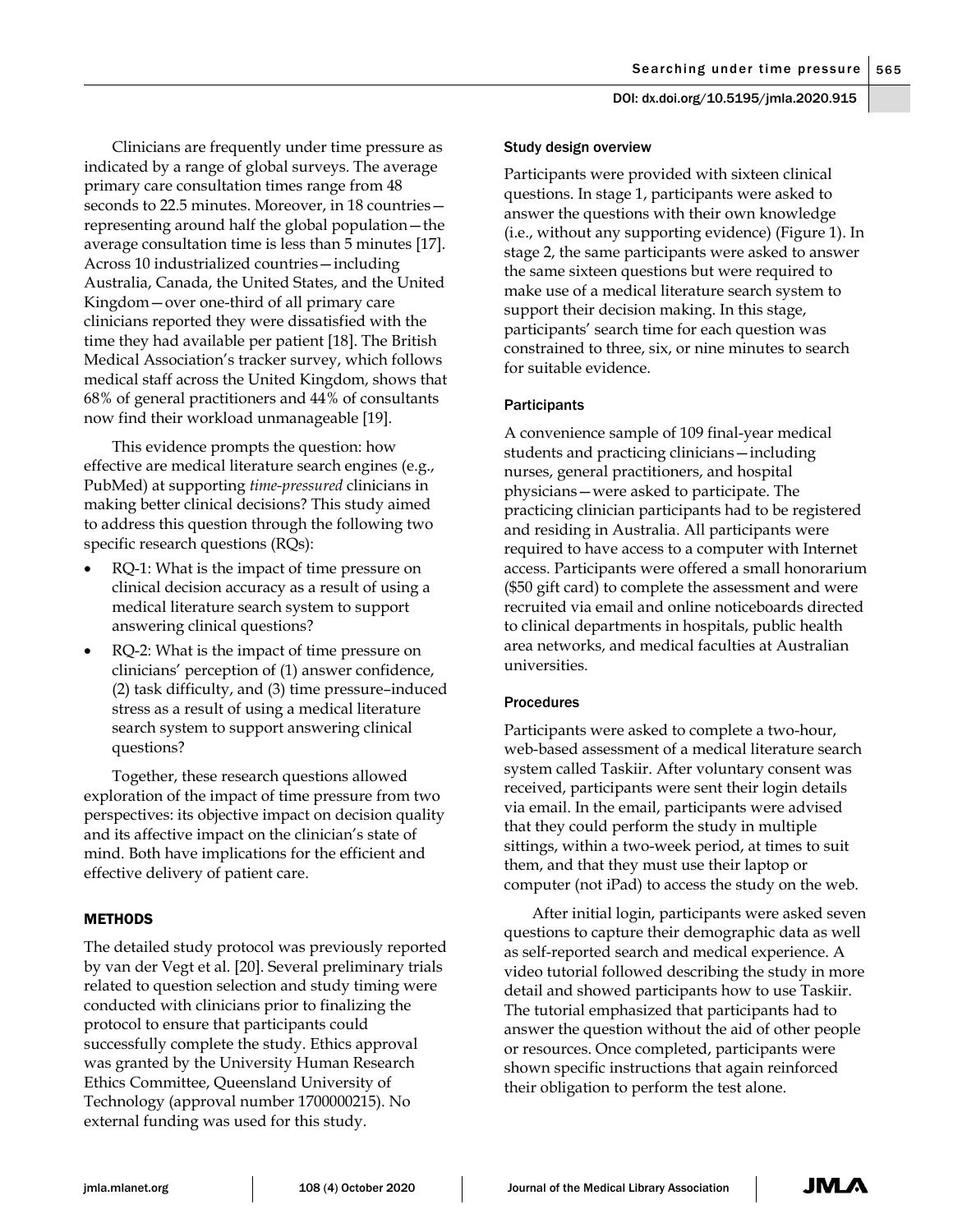**Figure 1** Process flow diagram of the study



Stage 1 was not timed, and participants did not use supporting resources. In stage 2, participants used the Taskiir medical search system, with search time constrained to 3, 6, or 9 minutes.

In stage 1, 16 clinical questions were presented to participants 1 at a time. Participants were instructed to answer each question within a few minutes, although this time limit was not enforced (mean answer time=34 seconds, standard deviation [SD]=30 seconds, range=7–403 seconds). Fourteen questions required participants to select 1 of 4 answers ("yes," "no," "conflicting evidence," or "don't know"), and 2 questions required a 1–2-word answer. At the end of the last question, the search system moved participants to stage 2 of the study.

In stage 2, participants had to answer the same sixteen clinical questions in the same order as in stage 1. However, participants now had to use Taskiir to help them to answer the question and find evidence to support their answer. Evidence could be collected by participants selecting text and/or images from the source documents they read. The maximum search time allocated to each question was three, six, or nine minutes, based on the assigned timing cohort of each participant. Participants were told of the time allocation at the start of each question, and a minute-by-minute countdown timer was always visible; warnings were given thirty seconds prior to time-out. At time-out,

participants were taken to the question completion screen to enter their final answers.

# Time pressure

According to Ordonez and Benson, time constraints exist whenever there is a deadline for a task; however, for the task performer to be time pressured, the time constraint must induce stress so that they feel the need to cope with limited time [21]. In our study, time pressure was induced by specifying and enforcing a time limit for participants to search the literature for an answer to a clinical question. Inducing time pressure with a search time constraint is consistent with previous work in the information search context [22].

In Westbrook et al., the mean time to answer a question was 6.1 minutes (standard deviation=3.1 minutes) [23]. Search time constraints in our study were, therefore, set at the average question answer time (6 minutes) and approximately 1 SD either side of this (3 and 9 minutes). These limits were intended to induce time pressure for 84% of questions with a 3-minute time limit, 50% of questions with a 6-minute time limit, and 16% of questions with a 9-minute time limit. From previous studies, realistic answer time frames for busy

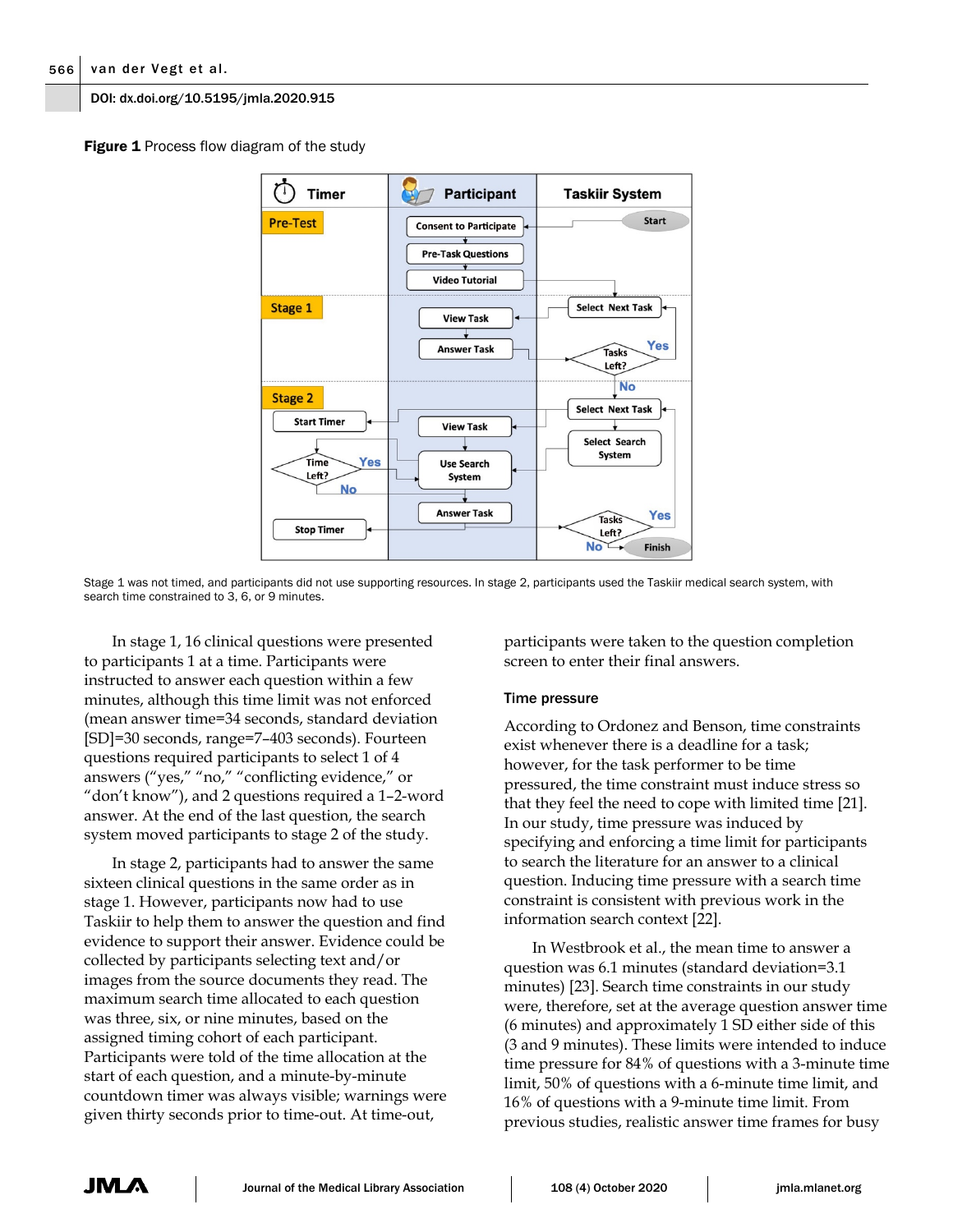clinicians are below 5 minutes, so the 3 proposed search time constraints encompass this pragmatic indicator of search time suitability [24, 25].

Participants were randomly assigned to one of three timing cohorts. The cohort dictated which questions would be performed under which time constraint and was designed to ensure that: (1) the maximum duration of question search time in stage 2 was fixed to ninety-six minutes for all participants; (2) a within-subject design was applied across the time constraint variable such that each participant performed four to six questions per time constraint; and (3) time constraints were applied according to a randomized Latin square approach to avoid confounding effects due to fatigue, time constraint order, and question order.

Search time started when participants landed on the search screen and were shown the question and ended when participants exited the search screen to answer the question. The question timer was stopped while the search system was retrieving documents to eliminate system search time variation or other network or system delays that might have biased the overall available search time. Participants were told that system retrieval time was excluded from the timing to alleviate any additional time stress they might have felt due to a perceived or actual slowness of the search system.

The time constraints were intended to induce time pressure. Time pressure was then inferred through participants' self-reported time pressure level, which they recorded at the end of each clinical question by answering the question, "How would you rate the time you had available to complete this task?" Response options were: (1) not nearly enough time, (2) nearly enough time, (3) just enough time, (4) more than enough time, and (5) much more than enough time. Based on the participant's response, perceived time pressure was then categorized into three levels: high= $(1)$  or  $(2)$ ; medium= $(3)$ ; or low= $(4)$ or (5).

#### Clinical questions

Most of the sixteen clinical questions that participants were asked were derived outside of this study. Six questions were produced and used by Westbrook et al. and consisted of real-life scenarios with a clinical question for each scenario [23]. Westbrook et al. derived these questions using clinical experts and designed them to be clinically

relevant and of mixed complexity. Four questions were sourced from Hersh et al. [14]. Three questions were modified from the Text REtrieval Conference 2015, Clinical Decision Support topic set [26]; these questions were provided with diagnoses, which our physician (Deacon) modified into questions in a similar format to the other questions. Finally, our physician devised three other clinical questions for the purposes of this study. To ensure that at least one relevant document existed in the corpus for each question, our physician searched through the corpus, using Taskiir, to identify one or more relevant documents. A sample question is:

A patient staying in hospital had a myocardial infarction two days ago and is now threatening to sign himself out. You suspect this is due to nicotine withdrawal. The patient wishes to stop smoking and seeks your advice on whether he can start nicotine replacement therapy. Is nicotine replacement therapy appropriate for this patient?

Answer=Yes; Source evidence PubMed IDs=[3417926, 3459718]

A full listing of questions and answers can be found in van der Vegt et al. [20].

#### Corpus and medical literature search system

A static medical literature corpus and custom search system, called Taskiir, was employed in this study (Figure 2). The corpus of medical documents used was the TREC 2014 and 2015 document collection [26, 27], which consists of a snapshot of the Open Access Subset of PubMed Central taken on January 21, 2014, which comprised 733,138 articles in total. Similar to PubMed and other commercial search engines, Taskiir allowed participants to write their free-text query and perform a best match search of documents in the corpus. A snippet highlighting matching query terms was then provided in the search engine results page appearing below the query. Participants could then select documents of interest to view the full text. While viewing a full text document, participants could also select (with their mouse) any text or graphics that they wanted to use as evidence for their final answers. Participants could view their evidence or complete the question at any time. Instructions for using the search system were provided on each page.

We developed a custom, experimental medical literature search system instead of using an existing search engine, such as PubMed, to ensure full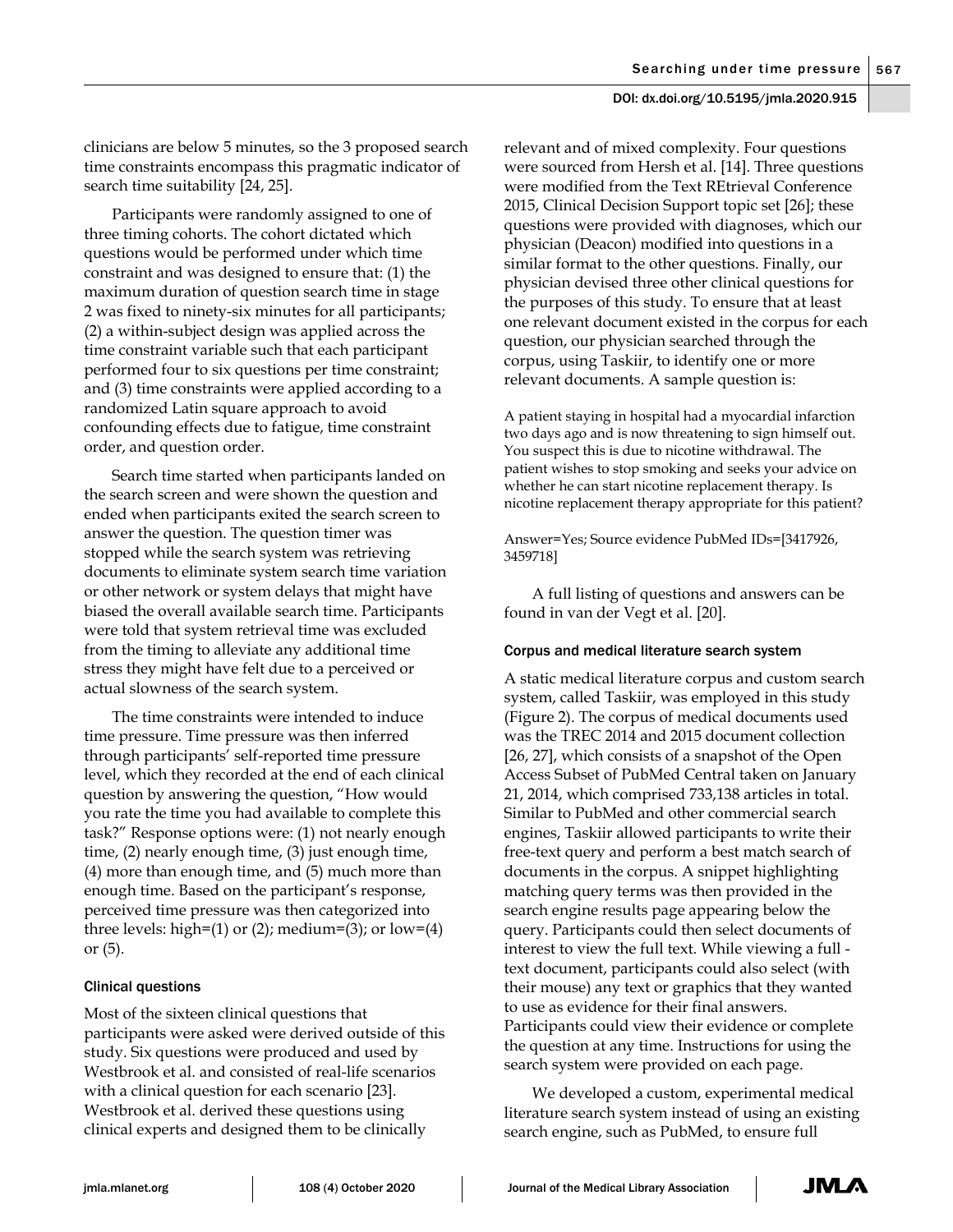control of the system and because the use of an existing search engine would have exposed participants to a changing document collection over the study time period. The quality of the search system was assessed using standard offline evaluation practices [28] and represents a state-ofthe-art clinical literature search [20].

#### Statistical analyses

To assess the impact of time pressure on clinical decision accuracy, participants' answers in both stage 1 and 2 were coded as right or wrong by comparing their answers to an expert-judged assessment of each question (provided together with the scenarios in van der Vegt et al. [20]). Stage 2 questions for which no search was performed were discarded, as the value of the search system could not be confirmed in these cases. To assess the statistical significance of changes in the proportion of correct answers between stage 1 and 2, McNemar's chi-square test for symmetry [29] was employed because it was a nonparametric test that was suited for binary variables with samples taken at two points in time. Differences among time constraint categories were analyzed using chi-square tests.

To assess the impact of time pressure on participants' states of mind, a series of questions was asked at the completion of each clinical question as follows, and the resulting data were analyzed using analysis of variance (ANOVA).

- 1. **Answer confidence** (stage 1 and 2): How confident are you in your answer? (1=No confidence, 2=A little confident, 3=Moderately confident, 4=Very confident, 5=Certain)
- 2. **Question difficulty** (stage 1 task difficulty): How would you rate the difficulty of this clinical question? (1=Very easy, 2=Easy, 3=Neither easy nor difficult, 4=Difficult, 5=Very difficult)
- 3. **Search difficulty** (stage 2 task difficulty): How would you rate the difficulty of the search for evidence for this clinical question? (1=Very easy, 2=Easy, 3=Neither easy nor difficult, 4=Difficult, 5=Very difficult)
- 4. **Stress** (stage 2 only): How much stress did you feel due to time pressure? (1=None, 2=A little, 3=A moderate amount, 4=A lot, 5=More than a lot)

# RESULTS

## **Participants**

A total of 109 participants (85 final-year medical students, 16 physicians, and 8 nurses) answered 16 clinical questions. Of the 1,744 total number of cases, 85 were discarded because the participant failed to search for the answer, indicating that the search system was not used, and 6 were discarded due to system failure. This left 1,653 cases for analysis.

**Figure 2** Screenshot of Taskiir, a custom medical literature search engine

| Task 3 of 3<br>Less than 3 minutes remaining                                                                                                                                                                       | Search                                                                                                                                                                                                                                                                                                                                                                                                                                                                                                                  |  |  |  |  |  |
|--------------------------------------------------------------------------------------------------------------------------------------------------------------------------------------------------------------------|-------------------------------------------------------------------------------------------------------------------------------------------------------------------------------------------------------------------------------------------------------------------------------------------------------------------------------------------------------------------------------------------------------------------------------------------------------------------------------------------------------------------------|--|--|--|--|--|
| Is there good evidence that an antibiotic can prevent<br>endocarditis in an 18-year-old woman with rheumatic<br>heart disease (mild mitral requrgitation) who is to have a<br>dental root canal?                   | endocarditis in an 18-year-old woman with rheumatic heart disease<br>Go!                                                                                                                                                                                                                                                                                                                                                                                                                                                |  |  |  |  |  |
|                                                                                                                                                                                                                    | <b>Search Results</b><br>Prev<br>Next                                                                                                                                                                                                                                                                                                                                                                                                                                                                                   |  |  |  |  |  |
| Your task:                                                                                                                                                                                                         |                                                                                                                                                                                                                                                                                                                                                                                                                                                                                                                         |  |  |  |  |  |
| · Search for an answer to this question<br>- Collect evidence by opening relevant documents<br>and selecting text<br>· When you have sufficient evidence, complete the<br>task<br>· Use as little time as possible | Surgery for Valvular Heart Disease: A Population-Based Study in a<br><b>Brazilian Urban Center</b><br>PLoS ONE, Jun-2012                                                                                                                                                                                                                                                                                                                                                                                                |  |  |  |  |  |
| <b>Complete Task</b><br><b>Your Evidence</b>                                                                                                                                                                       | Background In middle income countries, the burden of rheumatic heart disease (RHD) remains high, but the prevalence<br>of other heart valve diseases may rise as the population life expectancy increases of causes of heart valve disease in<br>Salvador, Brazil. Methodology/Principal Findings Medical charts of patients who underwent surgery for valvular heart<br>disease from January 2002-December 2005 were reviewed. Incidence of surgery for valvular heart disease was<br>calculated, Logistic regression  |  |  |  |  |  |
| Page Instructions (show/hide)                                                                                                                                                                                      | Rheumatic fever & rheumatic heart disease: The last 50 years                                                                                                                                                                                                                                                                                                                                                                                                                                                            |  |  |  |  |  |
|                                                                                                                                                                                                                    | The Indian Journal of Medical Research, Feb-2013                                                                                                                                                                                                                                                                                                                                                                                                                                                                        |  |  |  |  |  |
|                                                                                                                                                                                                                    | Rheumatic fever (RF) and rheumatic heart disease (RHD) continue to be a major health hazard suggesting the<br>inadequacy of the Jones' criteria updated by the American Heart Association in 1992 of carditis. Over the years, the<br>medical management of RF has not changed. Paediatric and iuvenile treatement was documented. These negate the<br>belief that patients of RHD become symptomatic ≥20 years to be life saving as well as confirming that congestive heart<br>failure in acute RF is due to an acute |  |  |  |  |  |
|                                                                                                                                                                                                                    | The new face of rheumatic heart disease in South West Nigeria                                                                                                                                                                                                                                                                                                                                                                                                                                                           |  |  |  |  |  |
|                                                                                                                                                                                                                    | International Journal of General Medicine, Jun-2013                                                                                                                                                                                                                                                                                                                                                                                                                                                                     |  |  |  |  |  |
|                                                                                                                                                                                                                    | Purpose To determine the current prevalence of rheumatic heart disease (RHD), clinical features a more aggressive drive                                                                                                                                                                                                                                                                                                                                                                                                 |  |  |  |  |  |

The box on the left-hand side provided the question, and the search interface was on the right-hand side.

JML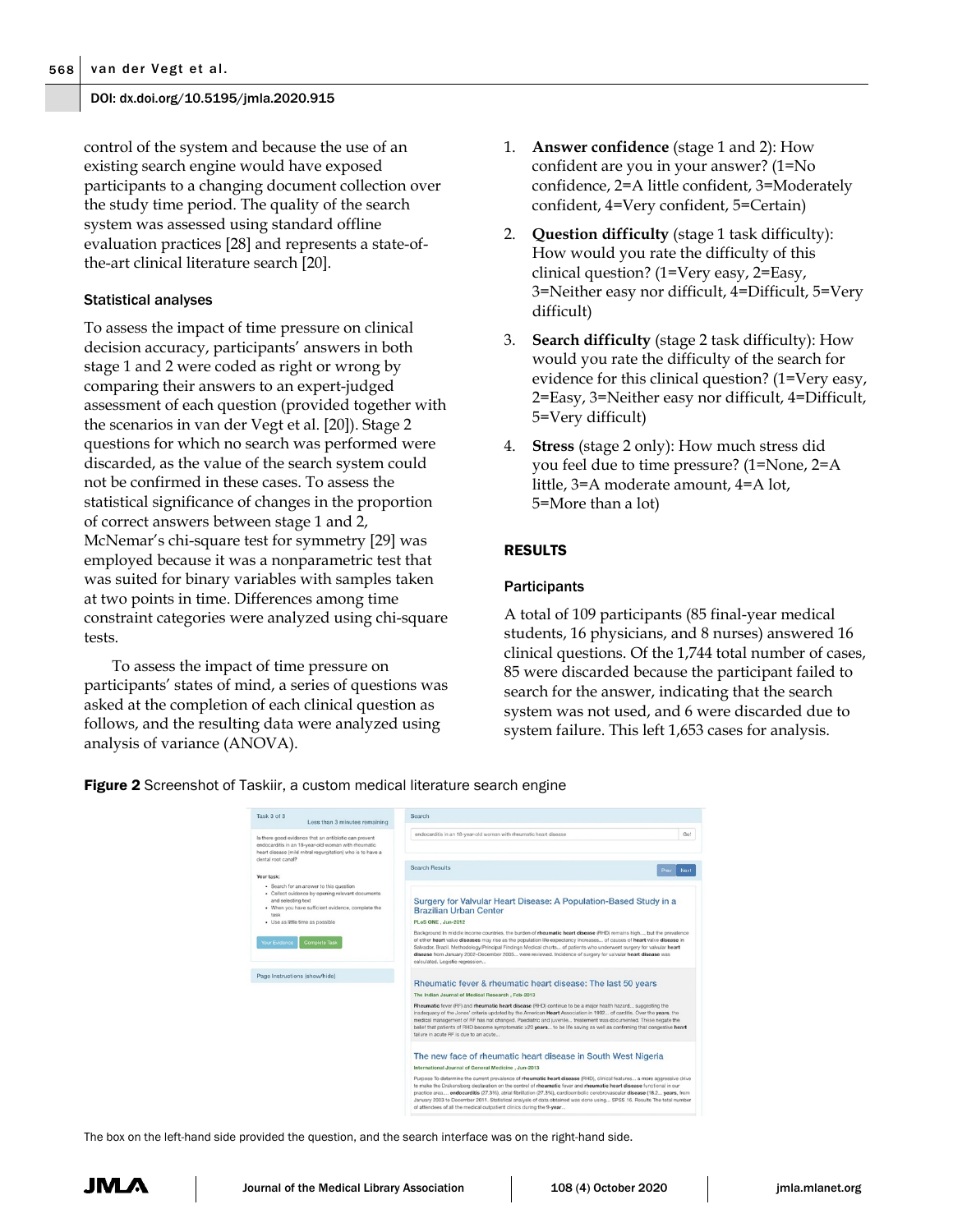The gender split of participants was slightly biased toward females (53%), primarily due to a similar split (54% female) among students. Nurse participants were all female, and most (75%) physicians were male. The mean self-reported rating for computer skills was 3.7, with 3 indicating good and 4 indicating very good. Computer skills ratings were lowest for physicians (3.1), slightly higher for nurses (3.3), and highest for students (3.8). The mean self-reported usage of MEDLINE/PubMed was 2.8, with 2 indicating once per month and 3 indicating 2– 3 times per month. MEDLINE/PubMed usage was similar for physicians and students (2.9) but lower for nurses (2.1.)

# Research question (RQ)-1: Impact of time pressure on clinical decision accuracy

In stage 1, participants correctly answered 5 out of 16 (31%, SD 1.8, range 0–10) questions on average, which is effectively a random result given the 3 possibly correct answer alternatives. In stage 2, with the aid of a medical literature search system, participants correctly answered 8 out of 16 (50%, SD 2.2, range 0–13) questions on average, representing an overall 20% improvement in the correct answer rate. In stage 1, the correct answer rate did not differ significantly across time pressure cohorts, which was expected given that no time constraint was applied to participants in this stage. However, in stage 2, time pressure was significantly associated with the correct answer rate (χ2(2)=66.878, *p<*0.001) (Table 1). Specifically, the correct answer rate was 58% higher under low time pressure than under high time pressure (Tukey honestly significant difference [HSD]–adjusted *p<*0.001).

Answer direction indicates the change in answer correctness between stage 1 and 2. For example, the right-to-wrong (RW) answer direction indicates that participants provided the correct answer to a question in stage 1 but an incorrect answer to the same question in stage 2. Overall, time pressure was significantly associated with answer direction (χ2(6)=67.877, *p*<0.001) (Figure 3). Specifically, the proportion of wrong-to-right (WR) answers was higher under low and medium time pressure than under high time pressure (Tukey HSD-adjusted *p=*0.0052 and *p=*0.0341, respectively). Conversely, the proportion of RW answers was higher under high time pressure than under low time pressure (Tukey HSD-adjusted *p<*0.001). In summary, under increased time pressure, participants (1) answered

fewer questions correctly, (2) incorrectly changed their answers more often, and (3) correctly changed their answers less often. Medical students, physicians, and nurses showed similar patterns in performance.

Self-reported computer skills, self-reported frequency of use of MEDLINE/PubMed, and question order were not significantly associated with participants' correct answer rate in stage 1 or 2 or answer direction between stages (chi-square tests, *p*>0.05).

# RQ-2: Impact of time pressure on participants' state of mind

Time pressure had a significant impact on participants' confidence in their answers, perceived task difficulty, and stress (Figure 4). As expected, reported answer confidence (χ2(8)=9.6217, *p*=0.2926) and task difficulty (χ2(8)=14.078, *p*=0.0798) in stage 1 were independent of time pressure cohort in stage 2. However, in stage 2, lower levels of time pressure were associated with increased answer confidence (χ2(8)=376.73, *p*<0.001), lower perceived task difficulty  $(\chi^2(8)=478.25, p<0.001)$ , and lower stress levels (χ2(8)=547.13, *p*<0.001). Reducing time pressure from high to low resulted in a 46% increase in answer confidence (Tukey HSD-adjusted *p<*0.001), 33% reduction in perceived task difficulty (Tukey HSD-adjusted *p<*0.001), and 42% reduction in stress (Tukey HSD-adjusted *p<*0.001) across participants.

# **DISCUSSION**

We found that the 31% correct answer rate for clinical questions without consulting the literature and the 20% increase in this rate with the use of a medical literature search engine is in line with average rates reported by previous studies [13, 14, 16, 17]. However, these averages concealed the impact of time pressure, which was the key finding of our study.

Under low time pressure, participants doubled their correct answer rate to 65% by making use of a medical literature search system, and they only managed a small improvement to 41% under high time pressure. This suggests that in the timepressured environments in which many clinicians work, the use of a medical literature search system is hardly helpful. Supporting this finding, under high time pressure, significantly more participants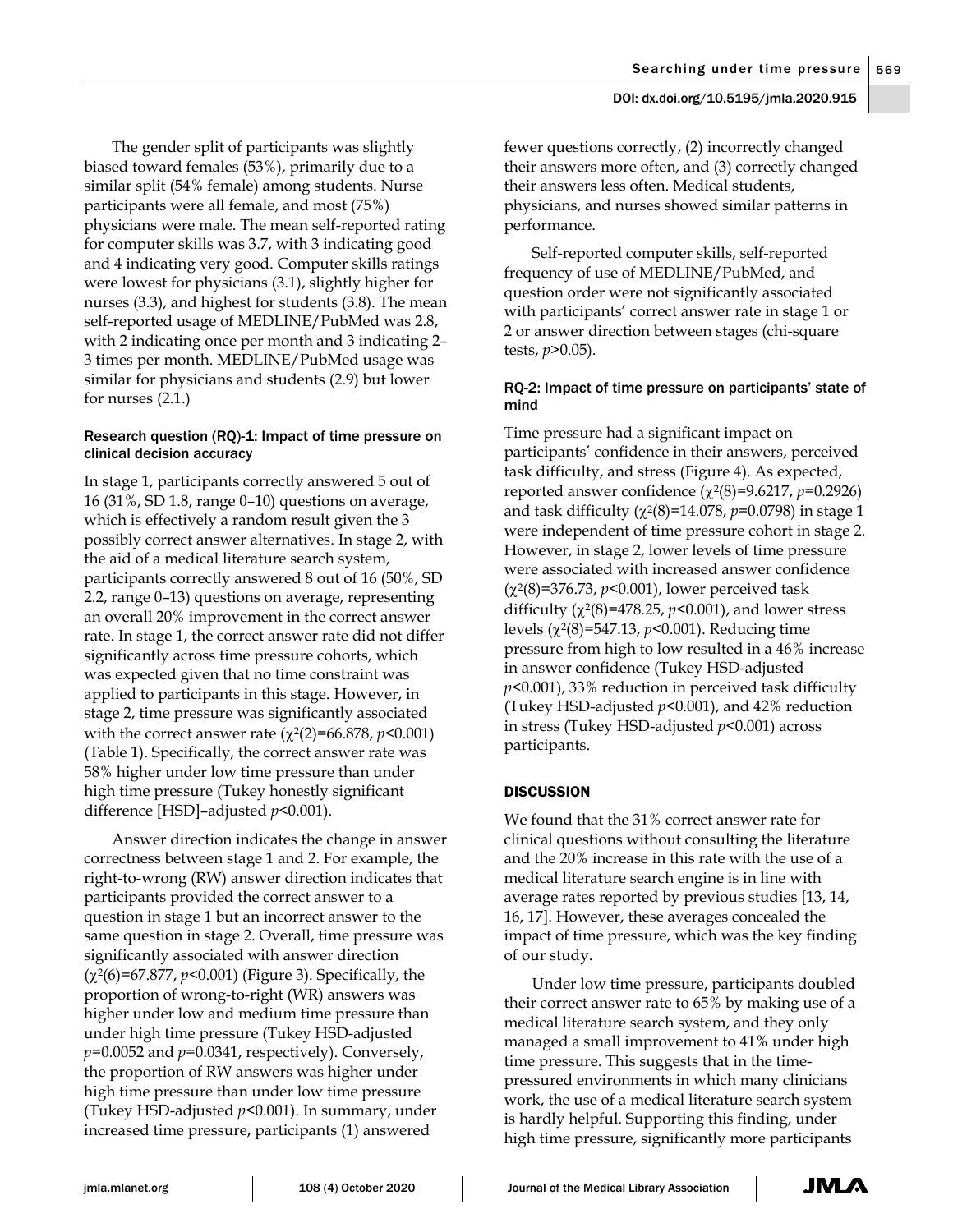Table 1 Number of questions answered correctly in stages 1 and 2 and improvement across stages according to time pressure condition

|          |              | <b>Correct answers</b> |            |         |            |             |            |  |
|----------|--------------|------------------------|------------|---------|------------|-------------|------------|--|
| Time     | Total number | Stage 1                |            | Stage 2 |            | Improvement |            |  |
| pressure | of questions | n                      | $($ %)     | n       | (9/0)      | n           | $($ %)     |  |
| High     | 580          | 178                    | $(30.7\%)$ | 238     | $(41.0\%)$ | 60          | $(10.3\%)$ |  |
| Medium   | 475          | 168                    | $(35.4\%)$ | 261     | $(54.9\%)$ | 93          | $(19.6\%)$ |  |
| Low      | 598          | 216                    | $(36.1\%)$ | 387     | $(64.7\%)$ | 171         | $(28.6\%)$ |  |
| All      | 1,653        | 562                    | $(34.0\%)$ | 886     | $(53.6\%)$ | 324         | $(19.6\%)$ |  |

Figure 3 Answer direction between stages 1 and 2 according to time pressure condition



Tukey honestly significant difference [HSD]–adjusted \**p*<0.05, †*p*<0.01, ‡*p*<0.001.

Figure 4 Average self-reported answer confidence, task difficulty, and stress due to time pressure in stage 2



Tukey HSD–adjusted \**p*<0.05, †*p*<0.01, ‡*p*<0.001.

JM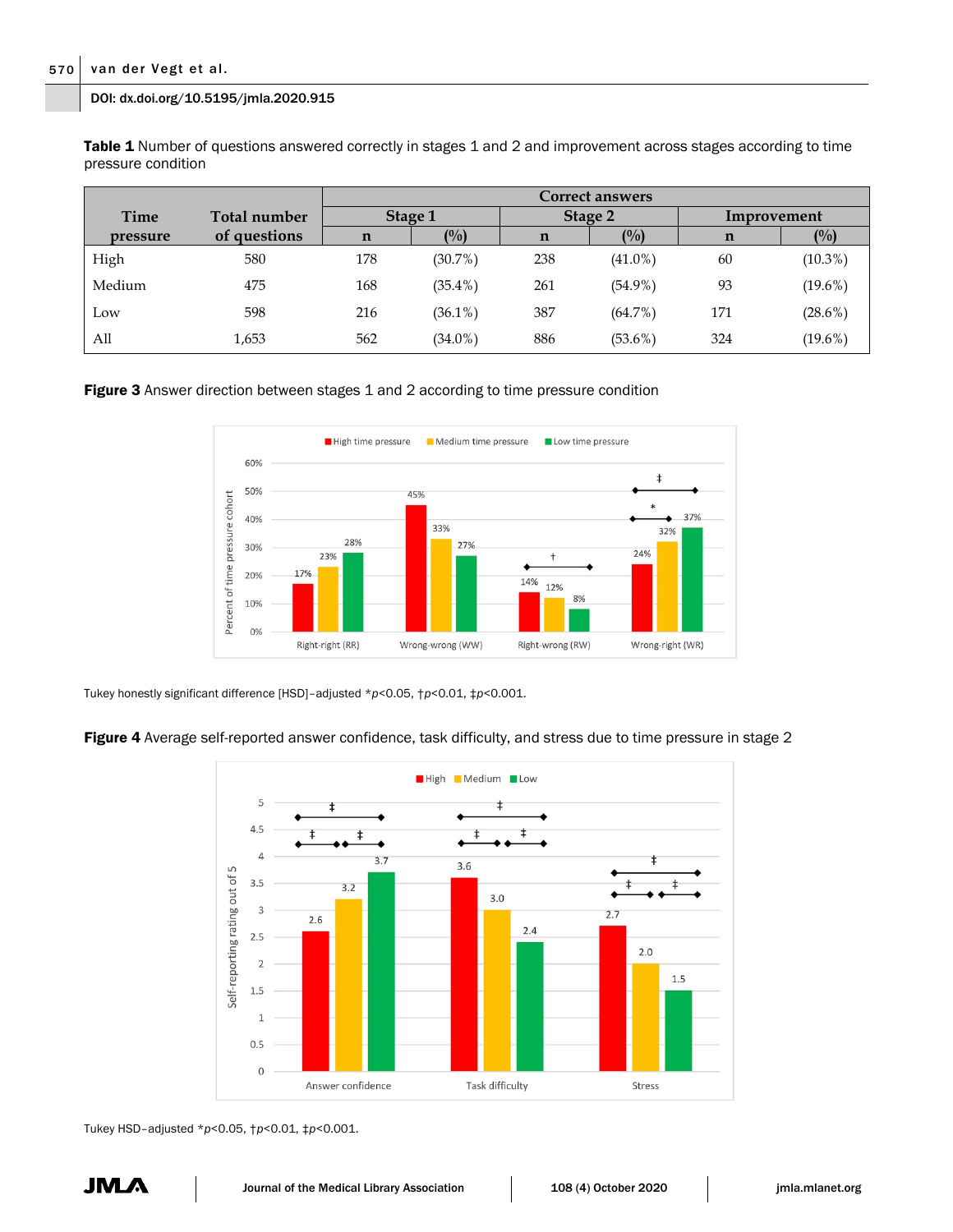in our study were misdirected by the search system to incorrectly change their answers (i.e., RW answer direction), and significantly fewer participants were able to utilize the search system to correct their incorrect answers (i.e., WR answer direction). To our knowledge, these are the first findings related to the impact of time pressure on clinicians using medical literature search systems to aid their clinical decision making.

Although it was not the aim of this study, trying to understand why participants were more likely to make errors under time pressure is essential if system designers are to improve the effectiveness of literature search engines for time-poor clinicians. One such avenue of potential causality is the impact of time pressure on the clinician's state of mind. Crescenzi et al. found that searchers conducting general exploratory searches under time-constrained conditions reported greater time pressure, felt that the questions were more difficult, and felt less satisfied with their performance [22, 30].

Our study confirms aspects of these findings in a clinical search setting. Further analysis of our data (found in the data repository identified in the "Data Availability Statement") showed that increased time pressure significantly eroded answer confidence irrespective of whether the participant answered questions correctly using a medical literature search system. Moreover, participants under low time pressure reported greater answer confidence increases between pre- and post-search confidence for correct post-search answers than their high time pressure cohort counterparts. This aligns with a similar study by Westbrook et al. [13] and agrees with psychological literature reporting that increased time pressure decreases decision confidence [31]. This is an important finding for clinical decision making because clinicians' confidence impacts their health care decisions: it reduces the indecision that might arise around selection of treatments and tests and ultimately might lead to a more efficient health care system.

Our findings are consistent with prior work reporting that clinicians prefer the use of manually curated evidence sources, such as UpToDate, over medical literature search systems, such as PubMed [24, 32]. Hoogendam et al. suggest that time to find an answer is a key reason for this preference [24], despite that searching the medical literature can

offer benefits over manually curated search systems, including improved currency and breadth of clinical topic coverage.

Medical search systems such as PubMed operate in a reliable, albeit slow, paradigm of information search, in which users have to select and read through documents to find answers. Our results suggest that this paradigm is ineffective or insufficient for time-poor clinicians. Moving from a document retrieval paradigm to a more targeted information retrieval paradigm may present a fruitful direction of research to speed up the search process for clinicians and enable them to take advantage of higher levels of recency and greater breadth of clinical coverage. New search presentation methods, such as faceted search [33] and provision of information cards [34], offer promising research directions in this area. In the meantime, diagnostic systems (e.g., Isabel or VisualDx) may fulfil this role for targeted clinical tasks (e.g., skin cancer identification), and manually curated solutions, such as DynaMed and UpToDate, are likely to be more effective for general clinical search tasks.

This study was devised to control various confounding factors that could jeopardize the results, including question rotations and withinsubject timing cohorts; however, despite these intentional safeguards, other variables were outside of the control of this study. First, the study was not conducted under laboratory conditions (i.e., participants did not have to be in a specific location where they could be monitored and the protocol enforced). This meant that despite instructing participants not to use other sources of information to answer their questions beyond our medical literature search system, it was possible that participants did use other sources. Also, participants could talk with other colleagues during the study. Having said this, there was no benefit for participants to veer from the instructions, and, if found out, they would jeopardize their honorarium. Finally, if participants did use other resources, the results suggested that overall time pressure still hampered their decision making or that our results underestimated the true impact of increased time pressure. It was also important to note that evidence suggested that many behaviors did not change significantly when studies were performed remotely rather than in the lab [35].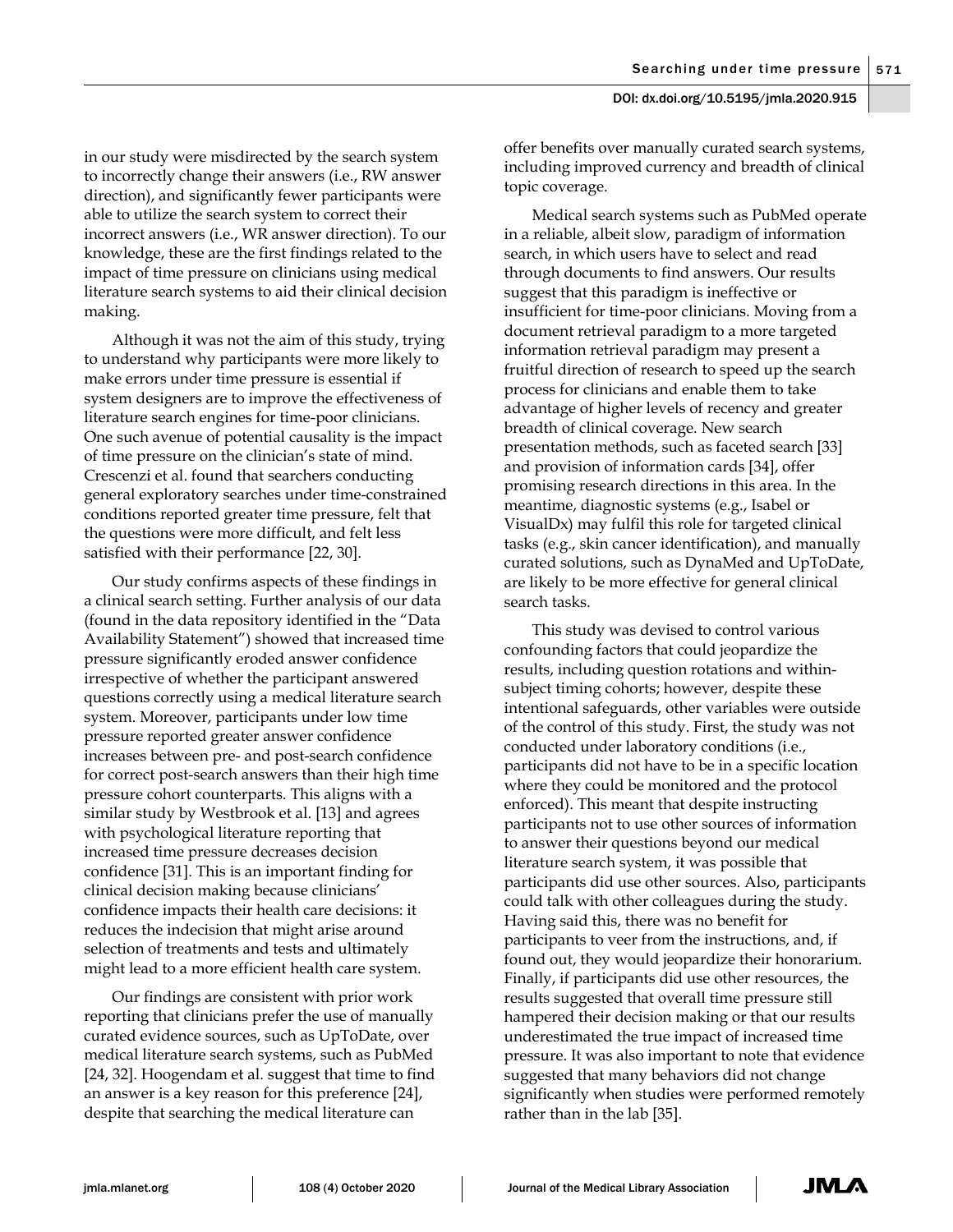Second, the same clinical questions were used in both stages 1 and 2. Given more time to ponder the question, participants might have arrived at a correct answer in stage 2 using their own knowledge without the need for search. We felt that this also reflected realistic patient case scenarios, where clinicians might ponder a case and change their thinking. The impact on the study results would be to improve the correct answer rate in stage 2; however, this effect should occur evenly across time constraint cohorts and, therefore, have had minimal impact on the outcome of the research questions.

Finally, it was possible that participants felt greater levels of stress due to use of a new search system rather than due to time pressure. Pre-testing of participant stress levels with the search system was not performed in an effort to limit the overall length of the study. We envisaged that using the search system under the low time constraint condition would represent a reasonable baseline. More importantly, the key findings related to differences in stress levels rather than the absolute levels themselves.

Our findings have significant implications for health care organizations in selecting suitable information systems for their clinicians as well as for medical literature search system designers. The traditional search paradigm of selecting documents from a list of search results and then reading through those documents to find answers may not be effective or sufficient for time-poor clinicians, potentially raising their stress levels, lowering their answer confidence, and reducing their ability to make good clinical decisions. This study provides a basis for further research on medical literature search systems that enable clinicians to find the right information faster. Promising research directions include faceted search, targeted information cards, and summarized results.

# DATA AVAILABILITY STATEMENT

The data underlying our results are available in the CKAN repository at [http://ielab](http://ielab-data.uqcloud.net/dataset/timepressure-clinicalstudy)[data.uqcloud.net/dataset/timepressure](http://ielab-data.uqcloud.net/dataset/timepressure-clinicalstudy)[clinicalstudy.](http://ielab-data.uqcloud.net/dataset/timepressure-clinicalstudy)

#### REFERENCES

1. Ely JW, Osheroff JA, Gorman PN, Ebell MH, Chambliss ML, Pifer EA, Stavri PZ. A taxonomy of generic clinical questions: classification study. BMJ. 2000 Aug 12;321(7258):429–32.

- 2. Coumou HCH, Meijman FJ. How do primary care [physicians seek answers to clinical questions? a literature](https://www.ncbi.nlm.nih.gov/pmc/articles/PMC1324772/)  [review.](https://www.ncbi.nlm.nih.gov/pmc/articles/PMC1324772/) J Med Libr Assoc. 2006 Jan;94(1):55–60.
- 3. Ely JW, Osheroff JA, Ebell MH, Bergus GR, Levy BT, Chambliss ML, Evans ER. Analysis of questions asked by family doctors regarding patient care. BMJ. 1999 Aug 7;319(7206):358–61.
- 4. Ely JW, Osheroff JA, Chambliss ML, Ebell MH, Rosenbaum ME. Answering physicians' clinical questions: obstacles and potential solutions. J Am Med Inform Assoc. 2005 Mar– Apr;12(2):217–24.
- 5. Gorman PN, Helfand M. Information seeking in primary care: how physicians choose which clinical questions to pursue and which to leave unanswered. Med Decis Mak. 1995 Apr–Jun;15(2):113–9.
- 6. Verhoeven AAH, Schuling J. Effect of an evidence-based answering service on GPs and their patients: a pilot study. Health Inf Libr J. 2004 Sep;21(supp 2):27–35.
- 7. Schilling LM, Steiner JF, Lundahl K, Anderson RJ. Residents' patient-specific clinical questions: opportunities for evidence-based learning. Acad Med. 2005 Jan;80(1):51–6.
- 8. Magrabi F, Coiera EW, Westbrook JI, Gosling AS, Vickland V. General practitioners' use of online evidence during consultations. Int J Med Inform. 2005 Jan;74(1):1–12.
- 9. Marshall JG, Sollenberger J, Easterby-Gannett S, Morgan LK, Klem ML, Cavanaugh SK, Oliver KB, Romanosky N, Hunter S. The value of library and information services in patient care: results of a multisite study. J Med Libr Assoc. 2013 Jan;101(1):38–46. DOI[: http://dx.doi.org/10.3163/1536-](http://dx.doi.org/10.3163/1536-5050.101.1.007) [5050.101.1.007.](http://dx.doi.org/10.3163/1536-5050.101.1.007)
- 10. Maggio LA, Aakre CA, Del Fiol G, Shellum J, Cook DA. Impact of electronic knowledge resources on clinical and learning outcomes: systematic review and meta-analysis. J Med Internet Res. 2019 Jul;21(7):e13315.
- 11. Dunn K, Marshall JG, Wells AL, Backus JEB. Examining the role of MEDLINE as a patient care information resource: an analysis of data from the Value of Libraries study. J Med Libr Assoc. 2017 Oct;105(4):336–46. DOI: [http://dx.doi.org/10.5195/jmla.2017.87.](http://dx.doi.org/10.5195/jmla.2017.87)
- 12. Davies KS. Physicians and their use of information: a survey comparison between the United States, Canada, and the United Kingdom. J Med Libr Assoc. 2011 Jan;99(1):88– 91. DOI: [http://dx.doi.org/10.3163/1536-5050.99.1.015.](http://dx.doi.org/10.3163/1536-5050.99.1.015)
- 13. Westbrook JI, Coiera EW, Gosling AS. Do online information retrieval systems help experienced clinicians answer clinical questions? J Am Med Inform Assoc. 2005 May–Jun;12(3):315–21.
- 14. Hersh WR, Crabtree MK, Hickam DH, Sacherek L, Friedman CP, Tidmarsh P, Mosbaek C, Kraemer D. Factors associated with success in searching MEDLINE and applying evidence to answer clinical questions. J Am Med Inform Assoc. 2002 May–Jun;9(3):283–93.
- 15. Cook DA, Sorensen KJ, Hersh W, Berger RA, Wilkinson JM. Features of effective medical knowledge resources to support point of care learning: a focus group study. PLoS One. 2013;8(11):e80318.